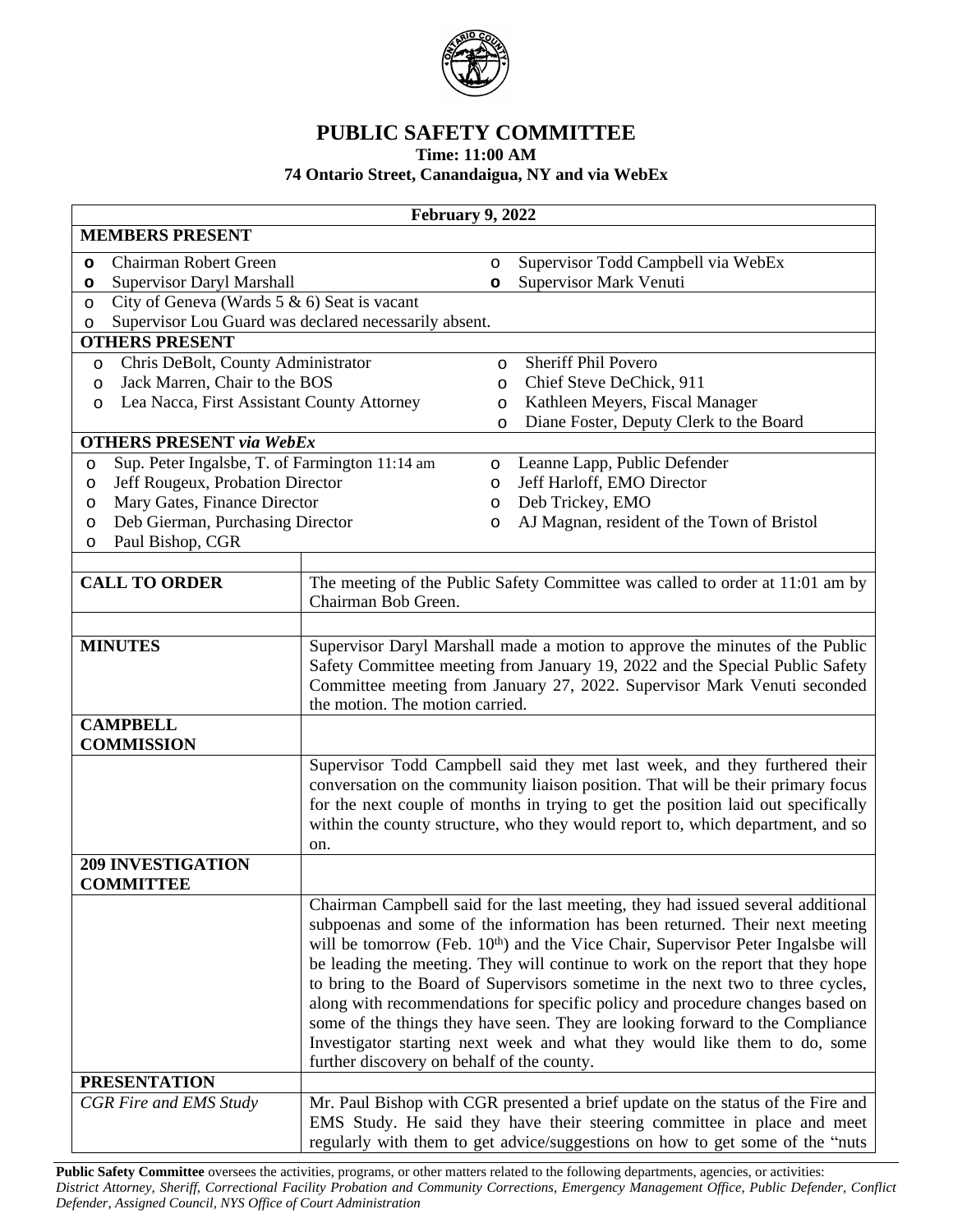|                                                                   | and bolts" done. As an example, they spent some time trying to line up what the    |  |
|-------------------------------------------------------------------|------------------------------------------------------------------------------------|--|
|                                                                   | best focus group, layout will be, how they are going to meet the with the          |  |
|                                                                   | different representatives of the fire and ems community. They were able to listen  |  |
|                                                                   | and understand where their successes are and what their challenges are. They       |  |
|                                                                   | have gone into substantial detail for the survey they are going to use with the    |  |
|                                                                   | individual, volunteers, firefighters, and providers. The survey itself is lengthy. |  |
|                                                                   | They anticipate having the survey out within the next ten days.                    |  |
| <b>CONFLICT DEFENDER</b>                                          |                                                                                    |  |
|                                                                   | No items were submitted for the Conflict Defender.                                 |  |
|                                                                   |                                                                                    |  |
| <b>PUBLIC DEFENDER</b>                                            |                                                                                    |  |
| <b>Resolution:</b> Authorization to                               | Leanne Lapp presented resolution to extend the Upstate Quality Improvement         |  |
| <b>Extend Second Upstate Quality</b>                              | and Caseload Reduction Grant.                                                      |  |
| <b>Improvement and Caseload</b>                                   |                                                                                    |  |
| Reduction Grant (C2ND632)                                         | Supervisor Mark Venuti motioned to approve the resolution, seconded by             |  |
| from Office of Indigent Legal                                     | Supervisor Daryl Marshall. The motion carried.                                     |  |
| <b>Services</b>                                                   |                                                                                    |  |
| <b>DISTRICT ATTORNEY</b>                                          |                                                                                    |  |
|                                                                   | No items were submitted for the District Attorney.                                 |  |
| <b>PROBATION</b>                                                  |                                                                                    |  |
| <b>Resolution: 2022 ATI Advisory</b>                              | Jeff Rougeux presented six resolutions for approval and briefly described each     |  |
| <b>Board Appointments</b>                                         | resolution and what they are for.                                                  |  |
|                                                                   |                                                                                    |  |
| <b>Resolution:</b> Sex Offender                                   | Supervisor Mark Venuti motioned to approve the six resolutions presented as a      |  |
| <b>Evaluations, Risk Assessments</b>                              | block, seconded by Supervisor Daryl Marshall. The motion carried.                  |  |
| and Groups for Probation-                                         |                                                                                    |  |
| <b>Reintegration Mental Health</b>                                |                                                                                    |  |
| Counseling for Probation - 2022                                   |                                                                                    |  |
| <b>Resolution:</b> Cayuga Home for                                |                                                                                    |  |
| Children (aka Cayuga Centers)                                     |                                                                                    |  |
| for Multi-Systemic Therapy for                                    |                                                                                    |  |
| Raise the Age Services - 2022                                     |                                                                                    |  |
|                                                                   |                                                                                    |  |
| <b>Resolution:</b> Raise the Age                                  |                                                                                    |  |
| Cayuga Home for Children (aka                                     |                                                                                    |  |
| Cayuga Centers) for Functional                                    |                                                                                    |  |
| <b>Family Therapy Services</b>                                    |                                                                                    |  |
|                                                                   |                                                                                    |  |
| <b>Resolution:</b> Center for Dispute                             |                                                                                    |  |
| Settlement for Juvenile Justice                                   |                                                                                    |  |
| Restorative Conferences - 2022                                    |                                                                                    |  |
| <b>Resolution: Youth Advocate</b>                                 |                                                                                    |  |
| Program for Raise the Age $\neq$                                  |                                                                                    |  |
| 2022                                                              |                                                                                    |  |
| <b>EMERGENCY</b>                                                  |                                                                                    |  |
| <b>MANAGEMENT</b>                                                 |                                                                                    |  |
|                                                                   | No items were submitted for Emergency Management.                                  |  |
| <b>OFFICE OF SHERIFF</b>                                          |                                                                                    |  |
| <b>Resolution:</b> Correction to                                  | Sheriff Povero presented a resolution to correct the Reserve Account transfer      |  |
| Reserve Account Transfer                                          | balances. The Office of Sheriff was in an investigation that resulted in money     |  |
|                                                                   | being awarded to the county from Homeland Security. The Finance Department         |  |
| <b>Resolution:</b> Authorization of                               | determined the money was put into the incorrect account of the Federal Seizure     |  |
|                                                                   |                                                                                    |  |
| <b>Extension Agreement with</b><br><b>Cheshire Volunteer Fire</b> | Funds when it should have been put into the Crime Proceeds Reserves. This          |  |
|                                                                   | resolution is to correct the bookkeeping account error.                            |  |
| Department for Temporary                                          |                                                                                    |  |
| Storage of County Vehicle(s)                                      | Sheriff Povero presented a resolution to extend the agreement with the Cheshire    |  |
|                                                                   | Fire Department for the storge of vehicle(s).                                      |  |

Public Safety Committee oversees the activities, programs, or other matters related to the following departments, agencies, or activities: District Attorney, Sheriff, Correctional Facility Probation and Community Corrections, Emergency Management Office, Public Defender, Conflict *Defender, Assigned Council, NYS Office of Court Administration*